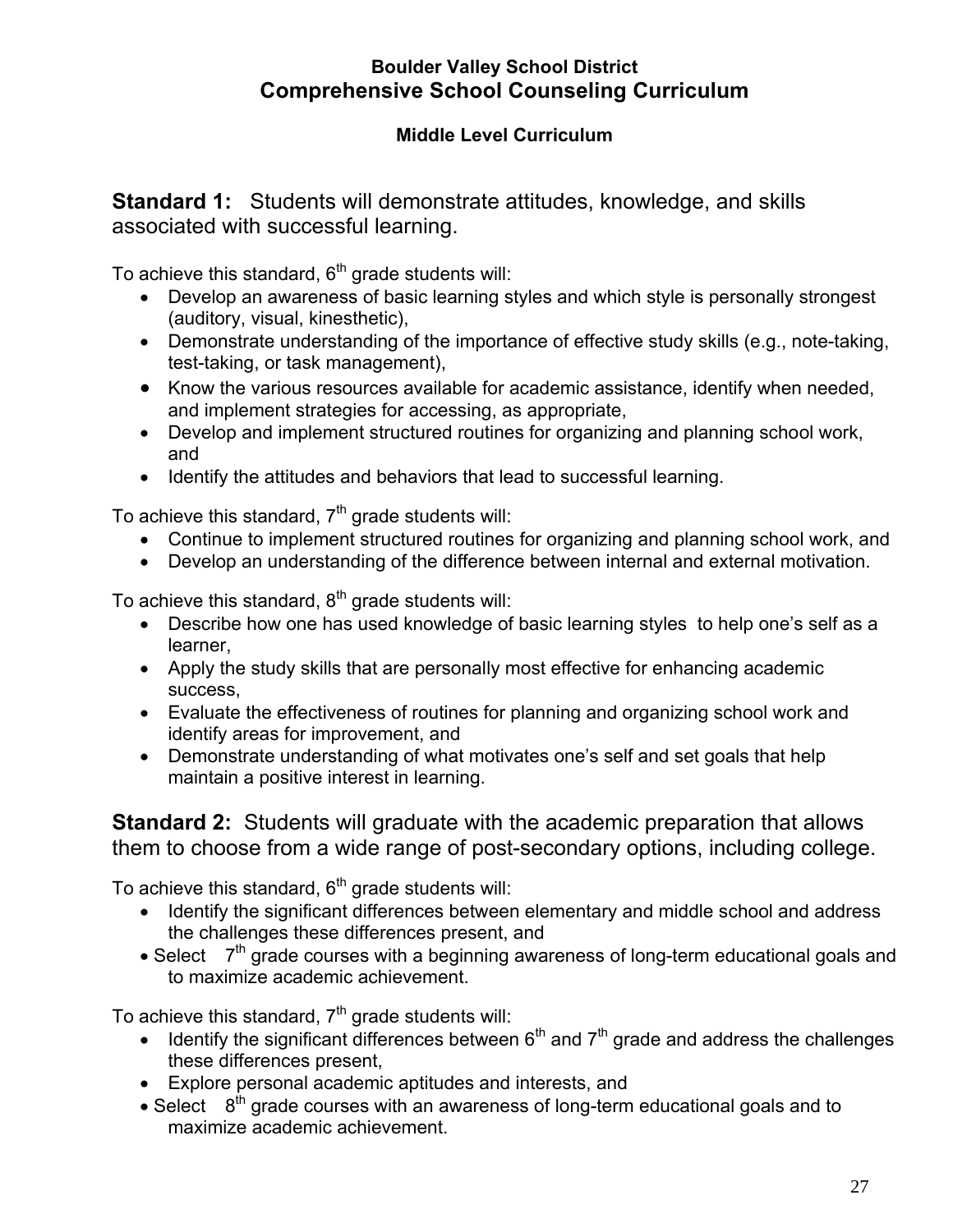To achieve this standard,  $8<sup>th</sup>$  grade students will:

- $\bullet$  Identify the significant differences between  $7<sup>th</sup>$  and  $8<sup>th</sup>$  grade and address the challenges these differences present,
- Apply knowledge of personal academic aptitudes and interests to educational goal setting,
- Use decision-making strategies to establish an educational goal and to identify strategies for achieving it,
- Prepare for the transition to high school by developing an awareness of four-year academic planning, and
- Develop an awareness of how educational planning impacts post-secondary options.

**Standard 3:** Students will demonstrate the ability to investigate the world of work and to make informed career decisions.

To achieve this standard,  $7<sup>th</sup>$  grade students will:

- Develop an awareness of the dignity of all careers and that all careers are accessible to any gender or racial/ethnic group, and
- Develop an awareness of resources for career exploration.

To achieve this standard,  $8<sup>th</sup>$  grade students will:

- Demonstrate knowledge of career exploration and develop skills to locate, evaluate and interpret career information, and
- Identify personal preferences, interests and skills influencing career choice and success.

**Standard 4:** Students will understand the relationship between personal qualities, education and training, and the world of work.

To achieve this standard,  $6<sup>th</sup>$  grade students will:

 Understand the importance of responsibility, dependability, punctuality, integrity and effort in school and personal life.

To achieve this standard,  $7<sup>th</sup>$  grade students will:

Apply the skills and/or knowledge related to this standard as appropriate.

To achieve this standard,  $8<sup>th</sup>$  grade students will:

- Develop an awareness of personal qualities and motivations, and
- Develop understanding of the relationship between academic achievement and career success.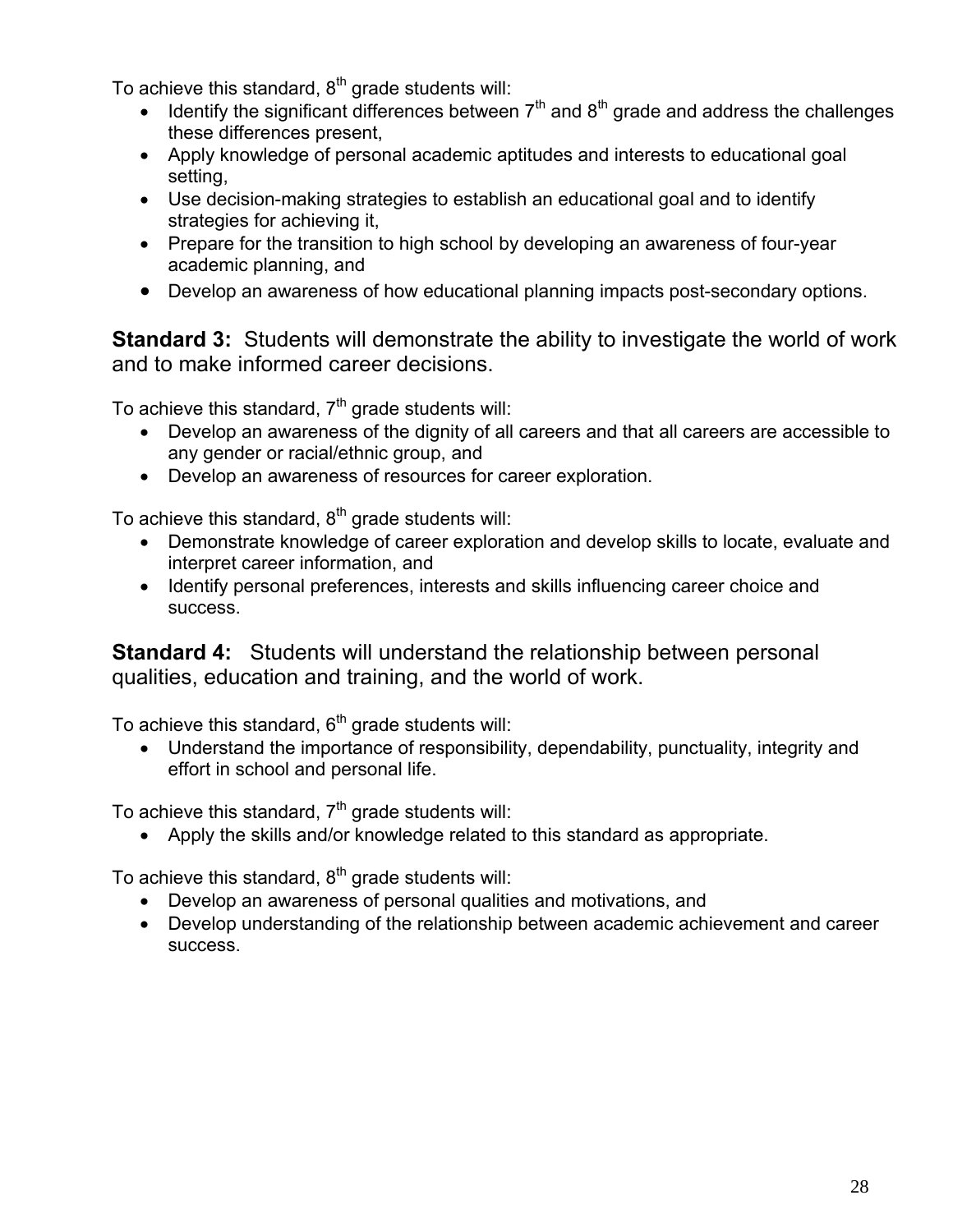**Standard 5:** Students will demonstrate the knowledge and interpersonal skills to help them understand and respect self and others.

To achieve this standard,  $6<sup>th</sup>$  grade students will:

- Demonstrate respect for others,
- Develop awareness of and demonstrate respect and appreciation for individual and cultural differences,
- Develop effective coping skills for dealing with problems, including learning how to access resources for support,
- Develop skills in resolving conflicts with peers and adults,
- Identify personal strengths and assets, and
- Develop good listening skills.

To achieve this standard,  $7<sup>th</sup>$  grade students will:

- Demonstrate respect for others,
- Continue to develop and demonstrate respect and appreciation for individual and cultural differences,
- Develop expanded skills in conflict resolution and effective coping skills,
- Develop knowledge and understanding of alternative points of view, and
- Develop effective communication skills.

To achieve this standard,  $8<sup>th</sup>$  grade students will:

- Demonstrate respect for others,
- Develop understanding of the cultural, religious, ethnic, gender identity, age, and ability differences that characterize our society, and
- Demonstrate respect for alternative points of view.

**Standard 6:** Students will demonstrate the knowledge and skills necessary to make decisions, set goals, and take action to achieve goals.

To achieve this standard,  $6<sup>th</sup>$  grade students will:

- Learn that decisions and choices have consequences, and
- Learn when, where and how to seek help for solving problems and making decisions.

To achieve this standard,  $7<sup>th</sup>$  grade students will:

- Learn a model for decision making and problem solving,
- Identify short- and long-term goals and strategies for achieving them,
- Understand the consequences of decisions and choices, and
- Demonstrate when, where and how to seek help for solving problems and making decisions.

To achieve this standard,  $8<sup>th</sup>$  grade students will:

Demonstrate use of a decision-making model in a given personal situation.